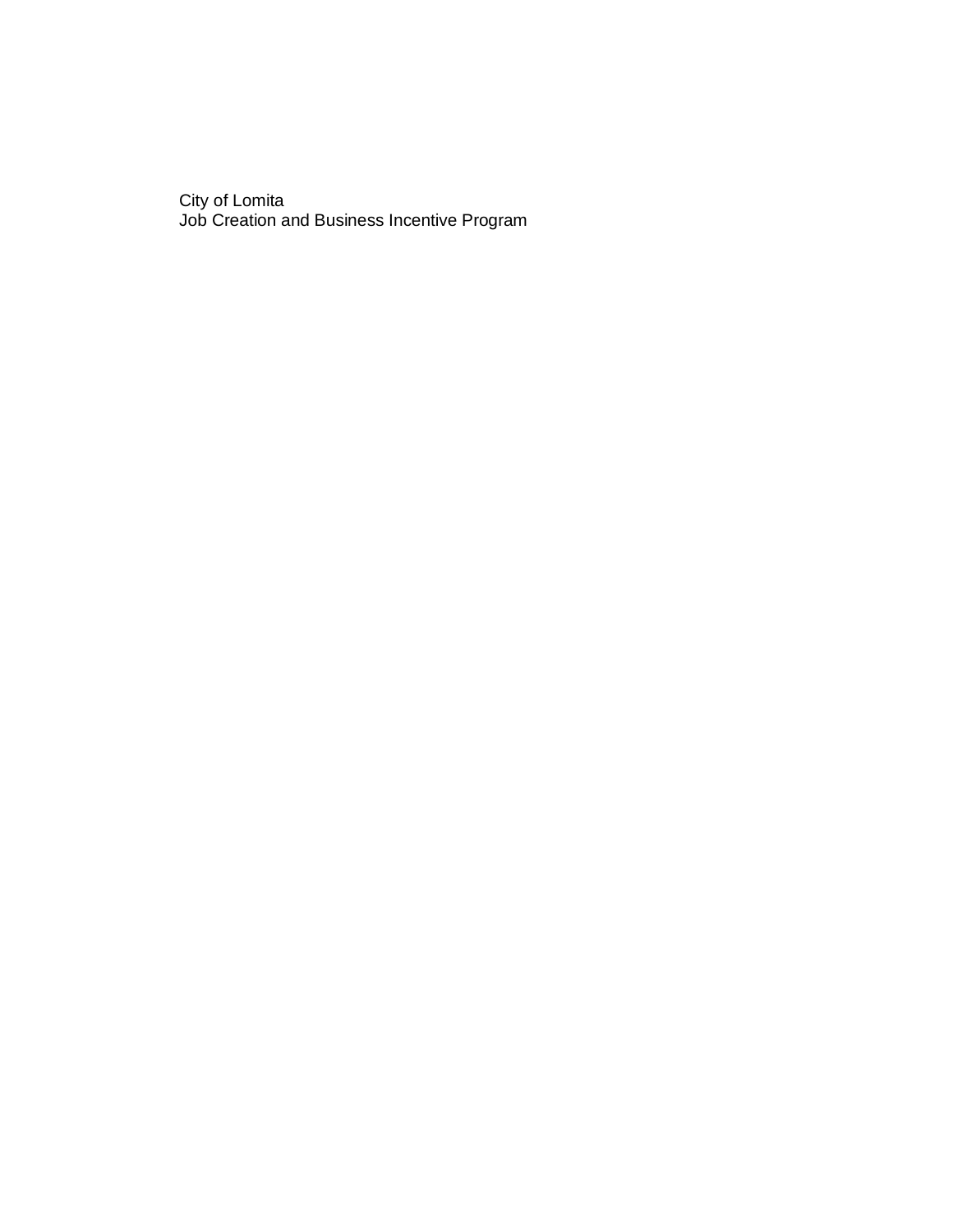# TABLE OF CONTENTS

| I.                                                 |  |
|----------------------------------------------------|--|
| А.<br>В.<br>C.<br>D.<br>Е.<br>II.                  |  |
| А.<br>В.<br>C.<br>D.<br>III.                       |  |
| А.<br>В.<br>C.<br>D.<br>IV.                        |  |
| А.<br>В.<br>С.<br>D.<br>Е.<br>F.<br>G.<br>Η.<br>V. |  |
| А.<br>В.<br>VI.                                    |  |
| А.<br>Β.                                           |  |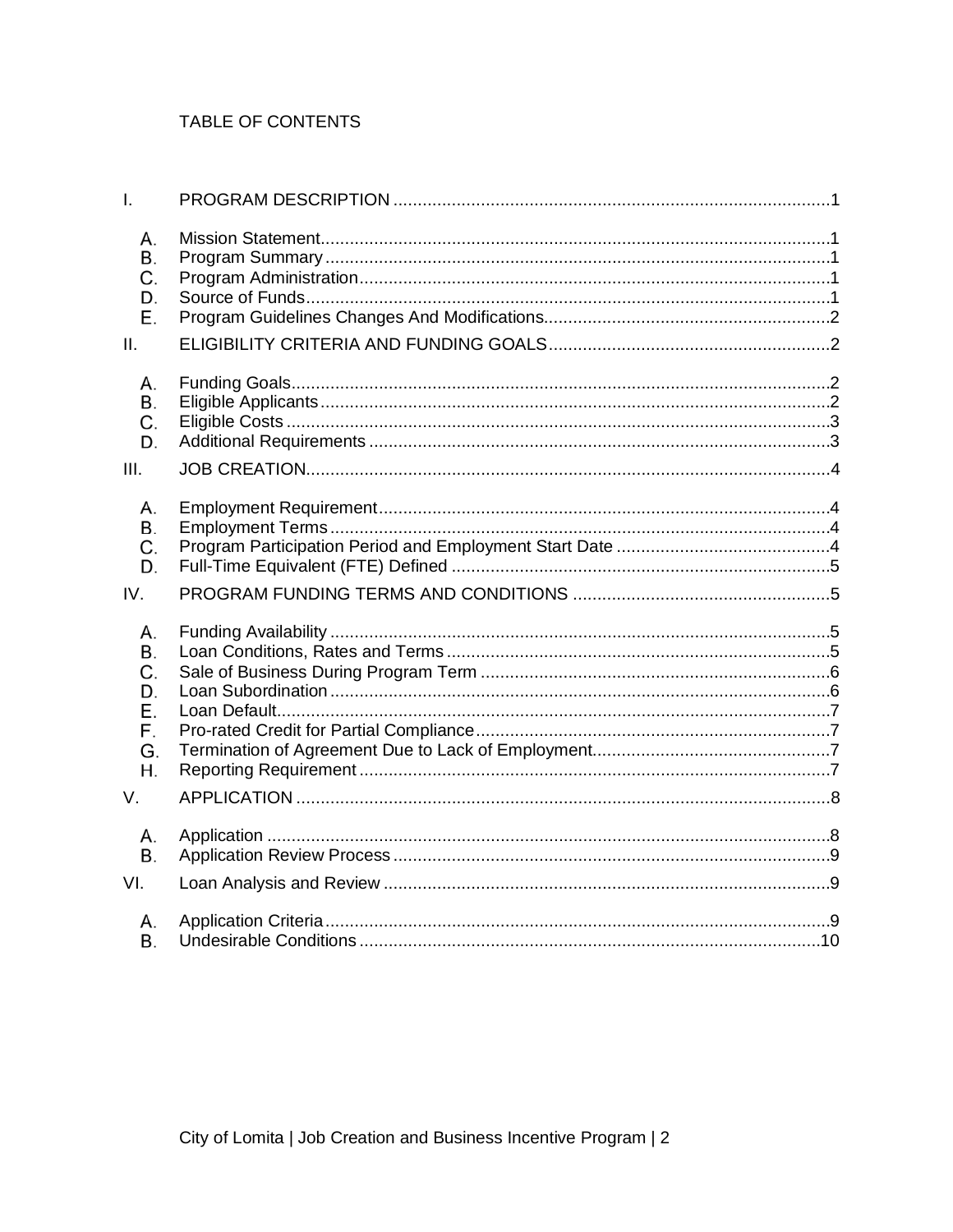# **I. PROGRAM DESCRIPTION**

### A. Mission Statement

The City of Lomita (City) Job Creation and Business Incentive Program (Program) is designed to promote job creation for low to moderate income persons, provide incentives for attracting new businesses, and assist in the expansion of existing businesses through the use of U.S. Department of Housing and Urban Development (HUD) Community Development Block Grant (CDBG) funded loans. These goals are structured to promote the City as a positive venue for quality business, promote business expansion, and to overall enhance local economic growth.

### **B.** Program Summary

The Program is designed to assist new and existing businesses through the provision of financial assistance. Financial assistance is in the form of a forgivable loan that is predicated on the creation of new jobs for low-income persons. Maximum assistance under the program is \$35,000. Special exceptions may be made up to \$70,000 through a recommendation by the Application Review Committee to the City Council. One permanent full-time equivalent position for low-income persons is required per \$35,000 loaned or portion there-of above \$35,000.

### C. Program Administration

The City Manager will serve as the Program Manager with other City staff and consultants (as necessary) supporting Program implementation. The City has created a Loan Review Committee (LRC or RC) to evaluate applications to the program. The LRC will be comprised of the Program Manager, Assistant City Manager, Community and Economic Development Director, and Administrative Analyst, and other outside consultants as necessary. The LRC will meet as needed to review the applications and prepare a recommendation to the City Council to either approve or deny the application based upon the requirements within these Guidelines. The LRC will have the discretion to also approve or decline requests for payment deferrals, substitution or release of collateral, subordination, and waiver or release of covenants/amendments to loan documents. LRC is responsible for compliance with all HUD and CDBG requirements as they relate to implementation of the Program.

Program funding determinations will be made by the City Council, based on information supplied to the LRC and its recommendation.

## D. Source of Funds

Program activities are funded from the City's allocation of Community Development Block Grant (CDBG) funds. The City of Lomita receives CDBG funds from the U.S. Department of Housing and Urban Development (HUD) The City is providing funds for the use of a successful applicant (Participant) within the scope of HUD requirements. In the performance of this Program, the City and Participant shall adhere and comply with all applicable HUD, CDBG, and local requirements. In the event of any conflict between the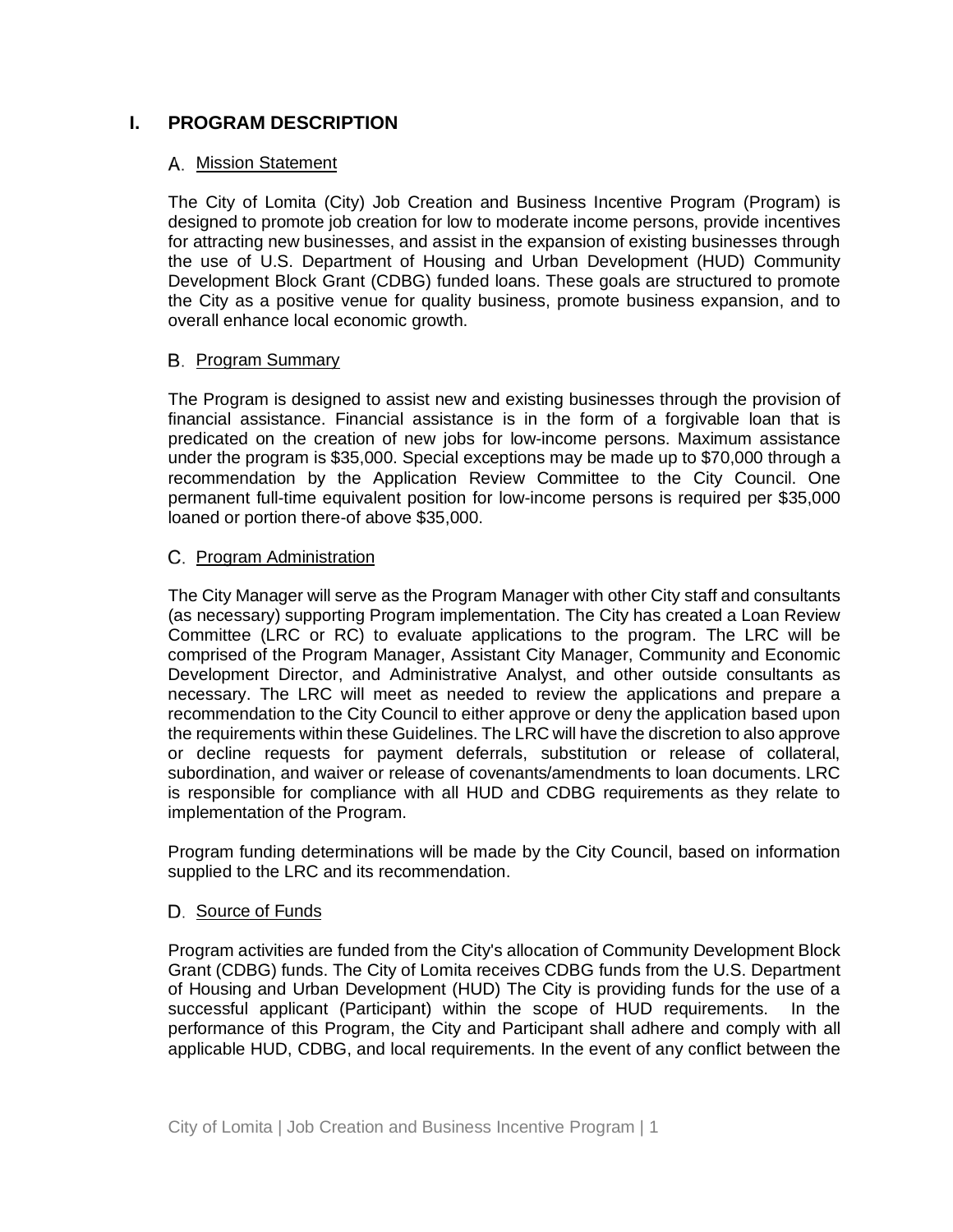Program parameters outlined in these Program Guidelines and federal requirements, the provisions of the federal requirements shall prevail.

### E. Program Guidelines Changes And Modifications

Minor changes to these Program Guidelines involving administrative procedures or accommodations to adapt to regulatory changes may be performed with the approval of the Program Manager, or designee. All other changes require the approval of the Community Development Advisory Board.

# **II. ELIGIBILITY CRITERIA AND FUNDING GOALS**

### A. Funding Goals

The LRC will evaluate applications to ensure that project's align with the following goals of the program and present these findings to the City Council for determination:

- a. The new use would fulfill an unmet need within the community.
- b. Create additional low-income jobs within the City.
- c. Encourage additional foot traffic and social activity within the proposed business location.
- d. Diversify the City's sales tax base.
- **B.** Eligible Applicants

Eligible applicants are owners of businesses that are physically located within the City of Lomita's Downtown Commercial zone, which are either:

- a. New sales tax generating businesses; or
- b. Existing sales tax generating businesses which are expanding their gross floor area by 20% or more as determined by square footage.

The existing or proposed business must be a permitted or conditionally permitted use within the zone. All required entitlements must be approved prior to applying to the Program.

The qualifications and identity of Participants in this program are of particular concern to the City. It is because of those qualifications and identity that the City may enter into a Loan Agreement with Participant. No voluntary or involuntary successor in interest of Participant shall acquire any rights or powers under this Program except as expressly set forth within executed Program documents. A change in ownership shall be subject to the approval of City, but such approval shall not be unreasonably withheld. Participant shall not assign all or any part of any Agreements or Notes under this Program without the prior written approval of City, which approval shall not be unreasonably withheld.

City Council Members, and any employee, official or agent of the City who exercises any policy or program decision-making function in connection with the Jobs Creation and Business Incentive Program are ineligible for assistance under the Program. This policy extends for a period of one (1) year beyond an individual's disassociation with the City of Lomita in such capacity.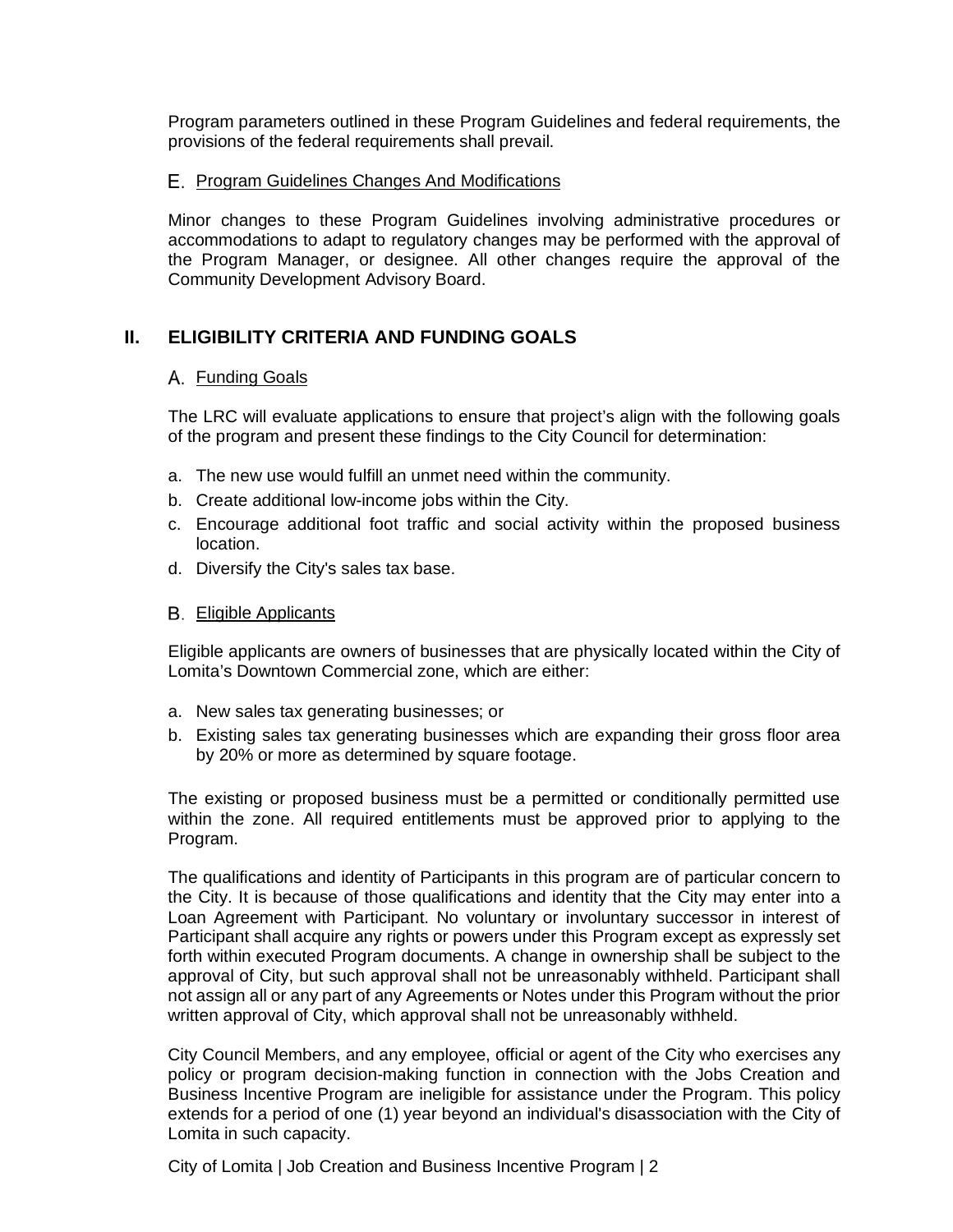Funding preference will be given to first-time Applicants. After the initial approval and granting of the maximum amount of funds available (\$35,000-\$70,000), a period of five (5) years shall elapse between the date of the Program award and any subsequent application. The interim period shall apply to:

- a. The business owned at the time of the first application, whether the owner is the original owner or a subsequent owner.
- b. Any additional business in which the owner/partner/member/officer of the original business has a proprietary and/or financial interest.

Exceptions to the five-year interim period would include cases of involuntary relocation through no fault of the business, or other emergencies outside the control of the business owner(s). Program exceptions are subject to LRC approval.

C. Eligible Costs

Program funding can be used for the following types of activities:

- a. Interior and/or exterior physical improvements and construction.
- b. Purchase of business equipment or fixtures permanently affixed to the property.
- c. Soft Costs such as (but not limited to): escrow costs (title, recordation, etc.), hazardous materials testing removal or abatement, architecture or engineering plans, and interior design fees.

### D. Additional Requirements

Recipients must abide by the following requirements:

- a. Federal Register Part II; Code of Federal Regulations Title 24, Housing and Urban Development and Title 42, Public Health, and OMB Regulations .
- b. Asbestos Compliance Per NESHAP (40 CFR Part 61), Cal OSHA Rule 1529, and South Coast AQMD Rule 1403. All applicable asbestos related regulations per Federal, State and local requirements must be adhered to.
- c. Lead-based Paint Compliance. Per 24 CFR 35, Cal OSHA Rule 1532.1, and 40 CFR Part 745. All applicable lead-based paint regulations and requirements must be adhered to.
- d. Environmental Review Commercial/Industrial Rehabilitation: Per 24 CFR Part 58, the National Environmental Policy Act (NEPA) of 1969 – Environmental Review Procedures for Entities Assuming HUD Environmental Responsibilities must be complied with.
- e. Prevailing Wage Labor Compliance. Federal Prevailing Wage requirements of the Davis-Bacon and Related Acts (DBRA) and the Federal Labor Standards Provisions (FLSP) apply to construction projects.
- f. Additional requirements, including reporting requirements, may be communicated prior to executing a loan agreement.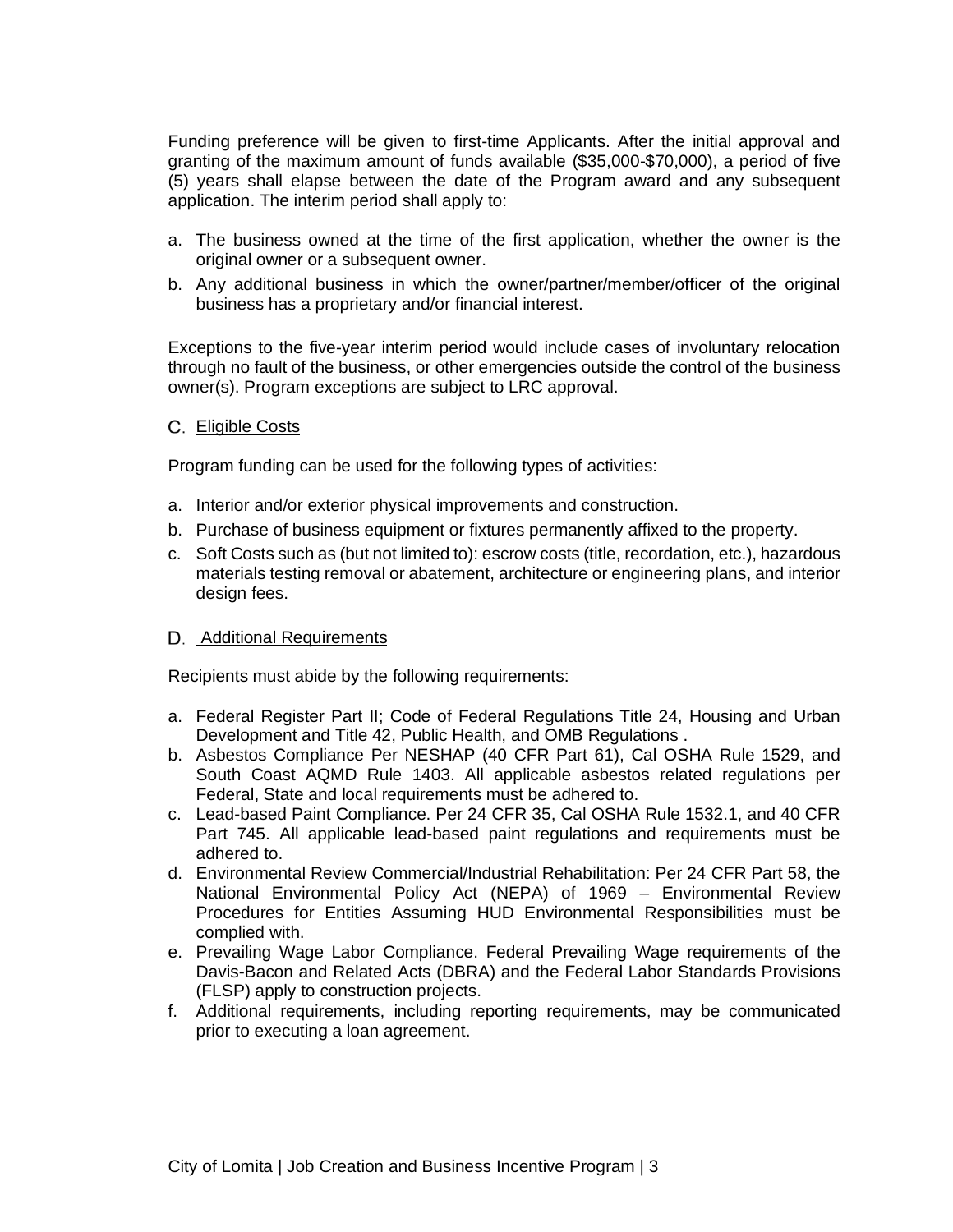# **III. JOB CREATION**

### Employment Requirement

Participants in this program agree to employ one new permanent full-time equivalent position, for low-income persons, per \$35,000 loaned. The position must remain in effect for one year after the initial start in employment. After the one year employment period, funds loaned and any accumulated interest will be forgiven, provided that all other terms and conditions of the Loan Agreement are met.

The Participant is obligated under the signed Agreement that the required number of positions created (one per \$35,000) will be new positions, and not the replacement of any positions existing prior to participation in the program. At application submittal, the Participant is required to provide the LRC with documentation of the current number of employees employed at the project location. This documentation will be the benchmark in which compliance with the terms of the employment Agreement have been met.

### Employment Terms

If a Program loan is awarded, it will be based upon the creation of a new employment position for low-income persons. Income levels are based on the most current data set from the Los Angeles County Area Income Limits Documentation System and adjusted for household size.

Program Staff will determine if income eligibility requirements are met of perspective Program Participant's new employee. The perspective employee must be willing to submit documentation of income and household size for verification. Any subsequent employees hired after funding, must still be income verified by Program Staff. It is a requirement of the Participant to provide this information to LRC. Non-compliance with this requirement could result in the termination of the Program.

The following additional policies apply for new employment positions:

- a. Multiple part-time positions may be converted to full-time equivalents (i.e., two new part-time positions each working 20 hours per week would be considered 1 full-time equivalent).
- b. Only permanent positions count—temporary jobs may not be included.
- c. All permanent jobs created by the activity must be counted even if the activity has multiple sources of funding.
- d. Jobs indirectly created by an assisted activity (i.e., trickle-down jobs) may not be counted.
- C. Program Participation Period and Employment Start Date

The required period of time for program compliance and loan forgiveness is one year (Participation Period), as determined by the following:

- a. In cases where the business is a new business, the Participation period will begin on the business opening date or the date of the first Program eligible job created, whichever is later.
- b. If Program funds are used for the rehabilitation of an existing business, the notice of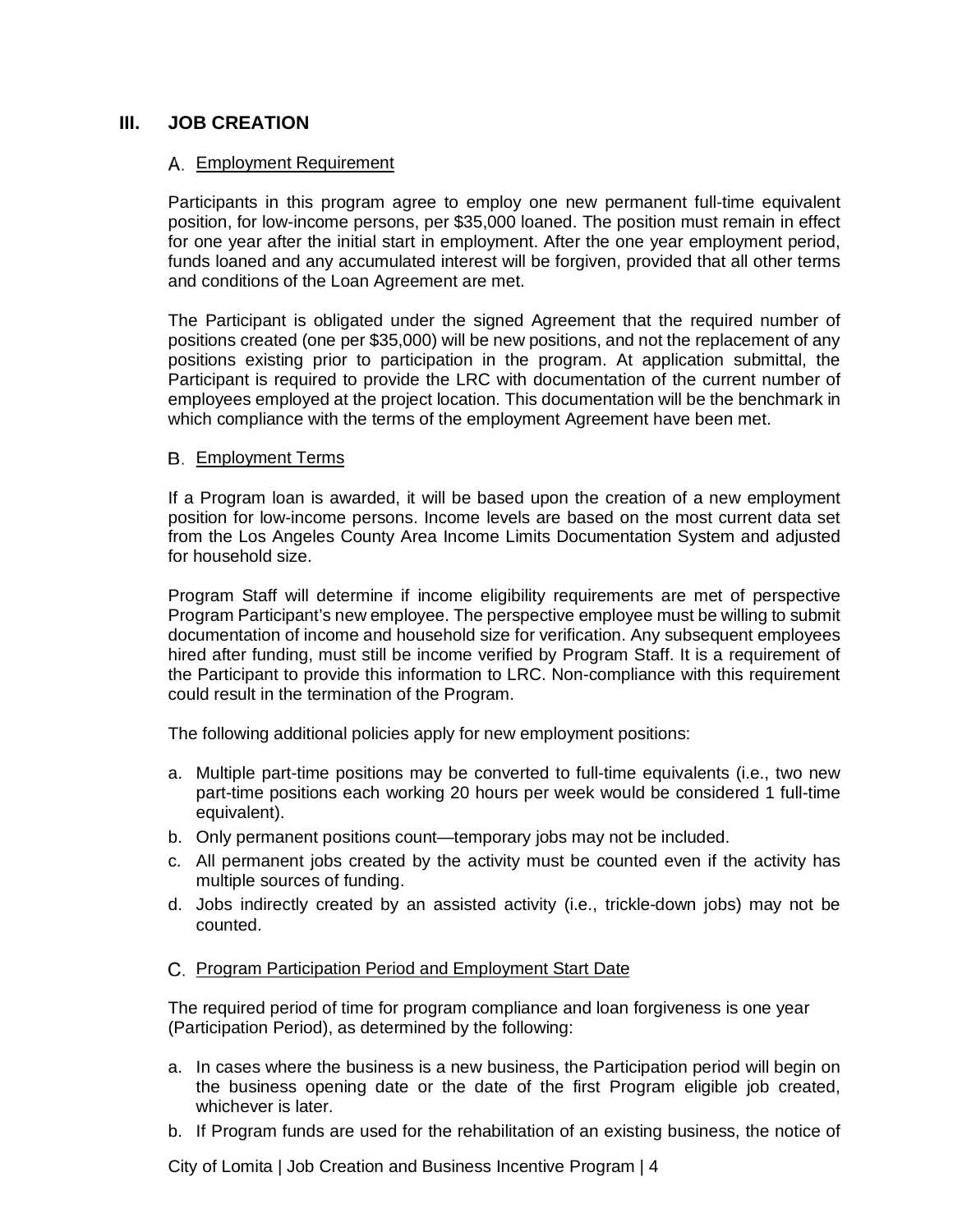completion date will begin the Participation Period, or the date of the first Program eligible job created, whichever is later.

## D. Full-Time Equivalent (FTE) Defined

For the purposes of this program, Full-Time Equivalent (FTE) is defined as forty (40) hours of paid full-time work in a seven-day period.

# **IV. PROGRAM FUNDING TERMS AND CONDITIONS**

# A. Funding Availability

The Program is funded on a fiscal year basis, which ends on June 30, of the following year. All Program funding is limited to funding availability.

## B. Loan Conditions, Rates and Terms

The maximum loan amount obtainable under the Program is \$70,000, which shall be used in accordance with the provisions of a signed Program Loan Agreement between the City and the Participants in conformance with Program requirements. The Program loan shall be evidenced by a promissory note, signed by all business owners. The Program loan will accrue interest at the rate of 1% per annum simple interest, and does not require monthly payments. There is no pre-payment penalty and the Participants may repay the loan at any time within the Program year.

At the conclusion of the Participation Period, Participant shall be entitled to a full credit of any principal and interest due on the Program Loan, provided that they have complied with all Program requirements and are in conformance with the Program Loan Agreement.

The City will generally follow the rules of the Small Business Administration as to qualification of guarantors:

- a. Active Management with any ownership equity in borrower must guaranty
- b. Shareholders/owners of 20% or more equity in borrower must guaranty regardless of active involvement in management

Guarantees may be secured or unsecured as determined by the LRC. While collateral is not a mandatory requirement, it is intended that any available collateral from the borrower and/or guarantor(s) will be required, as well as a first lien position on any assets purchased with any Program loan funds. Junior liens on real property will be required at the discretion of the LRC. However, it will be the policy that all collateral required for loan approval will be of material value. Caution will be used whenever taking a junior lien position on collateral where there is a substantial senior lien. It shall be at the discretion of the LRC whether to waive a collateral position when available.

Titled motor vehicles, when taken as collateral, must show the City as mortgagee/lienholder on the certificate of title, and held in safekeeping by the LRC.

In all cases, a UCC-1 and security agreement will be taken against all business assets acquired with Program funding.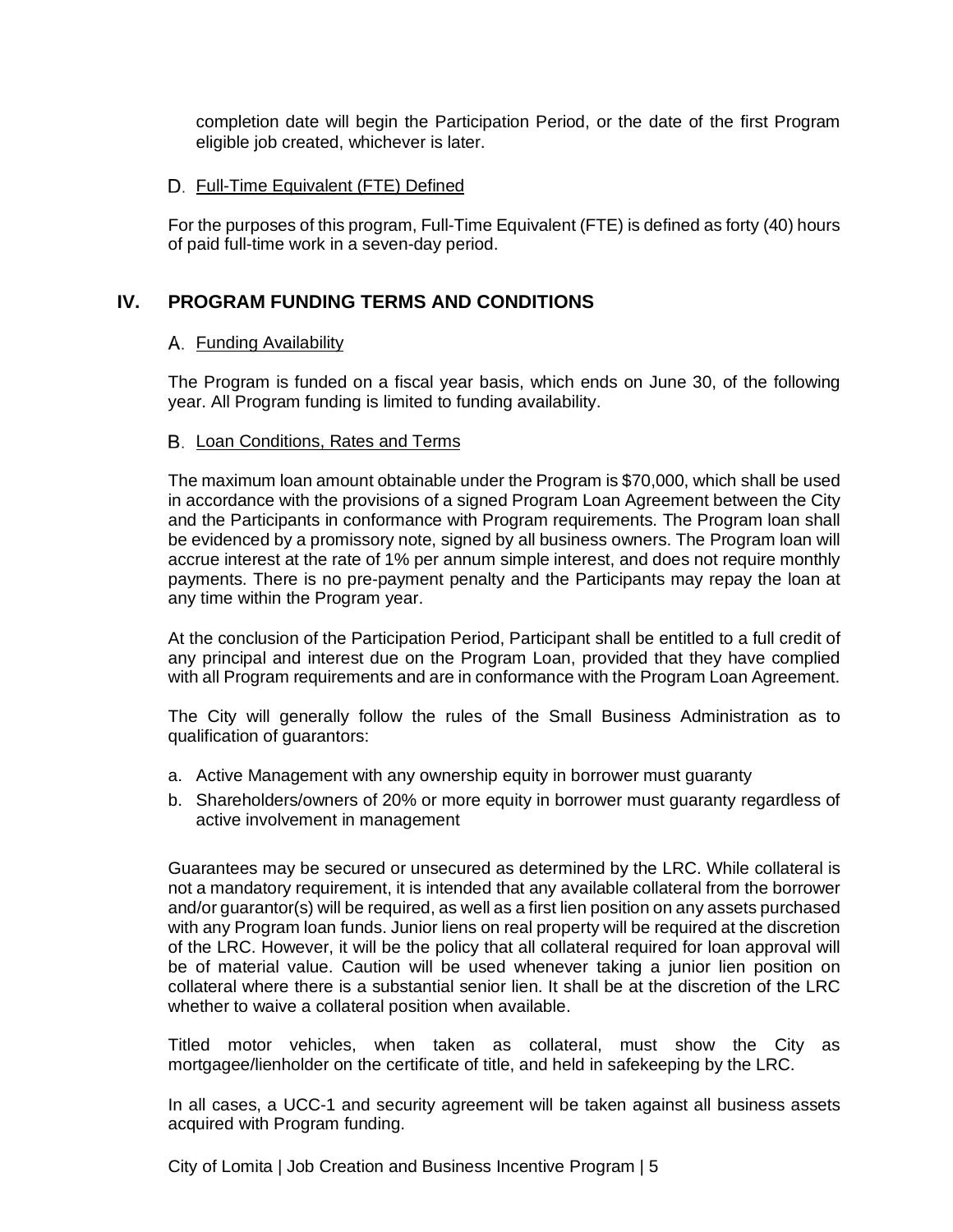The Program loan, accrued interest, and any other amounts due under the Program Loan Agreement is due upon the earlier of:

- a. The Participant should cease business at the site. The term "cease business" shall mean when the site is no longer used as the principal place of business for Participant's business. Participant shall give City written notice not less than thirty (30) days prior to cessation of business. If Participant should cease business at the site, Participant shall pay to the City, in cash, within fifteen (15) days of the Participant's receipt of written notification from the City of the balance due on the Note; or
- b. The sale, conveyance, transfer, hypothecation of the security, or any part thereof, or any interest therein, or divestment of title or any interest therein in any manner or way, whether voluntarily or involuntarily, without the prior written consent of the City being first had and obtained; or
- c. Failure to adhere to the provisions of the Program Loan Agreement or Program requirements; or
- d. Failure to perform any obligation under the Deed of Trust securing the Note, or any other Deed of Trust encumbering the security.

The Program Loan is not assumable except under the limited circumstances listed below, which are subject to LRC review and approval. The following allowable assumptions shall not be construed as a transfer under the provisions of this Program, provided that all obligations of the Loan Agreement and promissory note are assumed in writing by the transferee and approval is received from the LRC prior to any proposed changes:

- e. The transfer of the business or business property to the surviving spouse by devise, descent or operation of the law, on the death of an owner;
- f. A transfer where the spouse becomes an owner of the business or business property;
- g. A transfer resulting from a decree of dissolution of marriage, legal separation or from an incidental property settlement agreement by which the spouse becomes an owner of the business or business property;
- h. A transfer of a business owner's interest to an existing co-owner.
- C. Sale of Business During Program Term

Any business receiving Program funding shall disclose the information and details of the loan upon sale or transfer of the business to any subsequent owner.

In the case of sale of a participating business during the one year Program term, in order to avoid loan default the new buyer must provide a complete application and written agreement to the City affirming assumption of all conditions of the grant for the remainder of the term.

### D. Loan Subordination

If an existing loan is being refinanced and Program loan subordination is requested, then the refinance cannot increase the amount of the then outstanding debt against the property except to cover the usual and customary fees related to the refinance. All subordination requests are subject to LRC review and approval.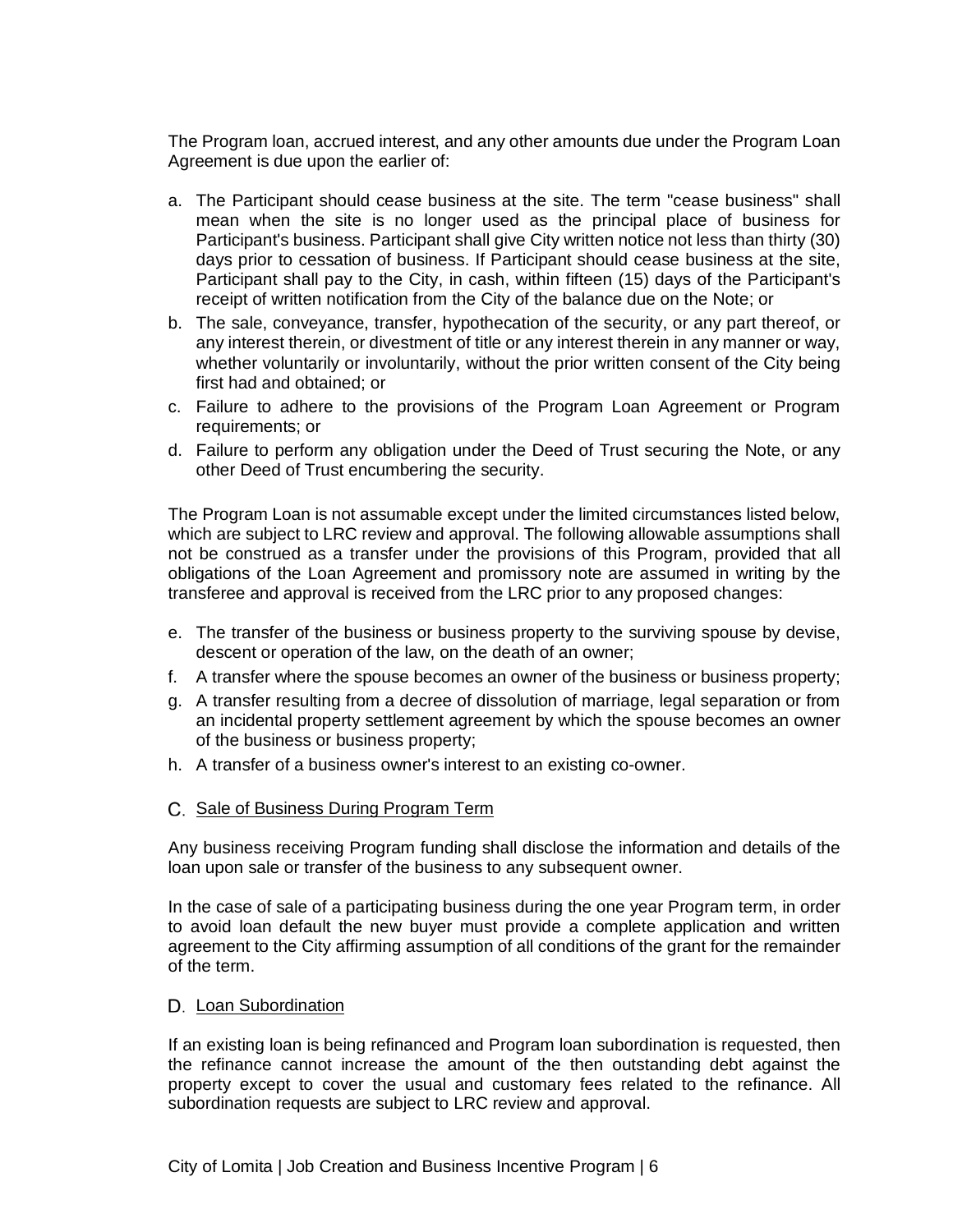# E. Loan Default

Should the Participant not meet the obligations as required in the Loan Agreement, loaned funds plus any interest and other costs will be due to the City. The City will pursue any and all remedies allowed by regulation or law until a resolution is attained. The following occurrences shall warrant LRC investigation and potential follow up action:

- a. Delinquent payment- whenever the terms of the Promissory Note are not being met in a timely manner (delinquent by more than 30 days);
- b. Violation of the Program Loan Agreement
- c. Receipt of a bankruptcy notice;
- d. Filing of a "Notice of Default" by another lienholder on real property;
- e. Legal Service, such as Writs of Attachment, Tax Liens, Subpoenas for records;
- f. Death of a debtor or guarantor;
- g. Notice of significant legal action against borrower/guarantor;
- h. Returned mail from borrower's address by Post Office;
- i. A "Skip Trace" inquiry from another creditor.

Unpaid loan demands will be moved to a non-accrual status at the 90-day delinquency point unless otherwise directed by the Program Manager, or designee. Rewriting the entire Note in an effort to provide relief to the borrower should be considered after a detailed analysis of the financial condition of the borrower and their prospects for timely payment. The LRC will review and provide a determination regarding the acceptability of any restructured Program Loan.

## F. Pro-rated Credit for Partial Compliance

If a participating business fails to meet the one-year employment requirement a pro-rated credit may be applied for those quarters which were completed and in full compliance with the Agreement. Credit will give for completed three-month terms at a rate of 25% of the program amount. Quarters (three month periods) with only partial compliance will not receive credit.

## G. Termination of Agreement Due to Lack of Employment

If the required employment position has not been created within six months of funding, or if for three consecutive months the required position has remained vacant, the Loan Agreement will be terminated and the loan balance and any accumulated interest will be due and payable.

### H. Reporting Requirement

During the Participation Period, the Participant is responsible for providing a quarterly report to the LRC to determine compliance with Program requirements. The documentation shall include the following for each required employment position: employee name, job title, hours worked per week, the hourly rate for participating employees, plus any other documentation as determined by the LRC to ensure employment requirements are met. The Quarterly Report shall be filed within two weeks of the last day of the quarter. LRC will provide a calendar for reference of reporting due dates. In addition, the Participant is required to submit the state quarterly DE-6 filing.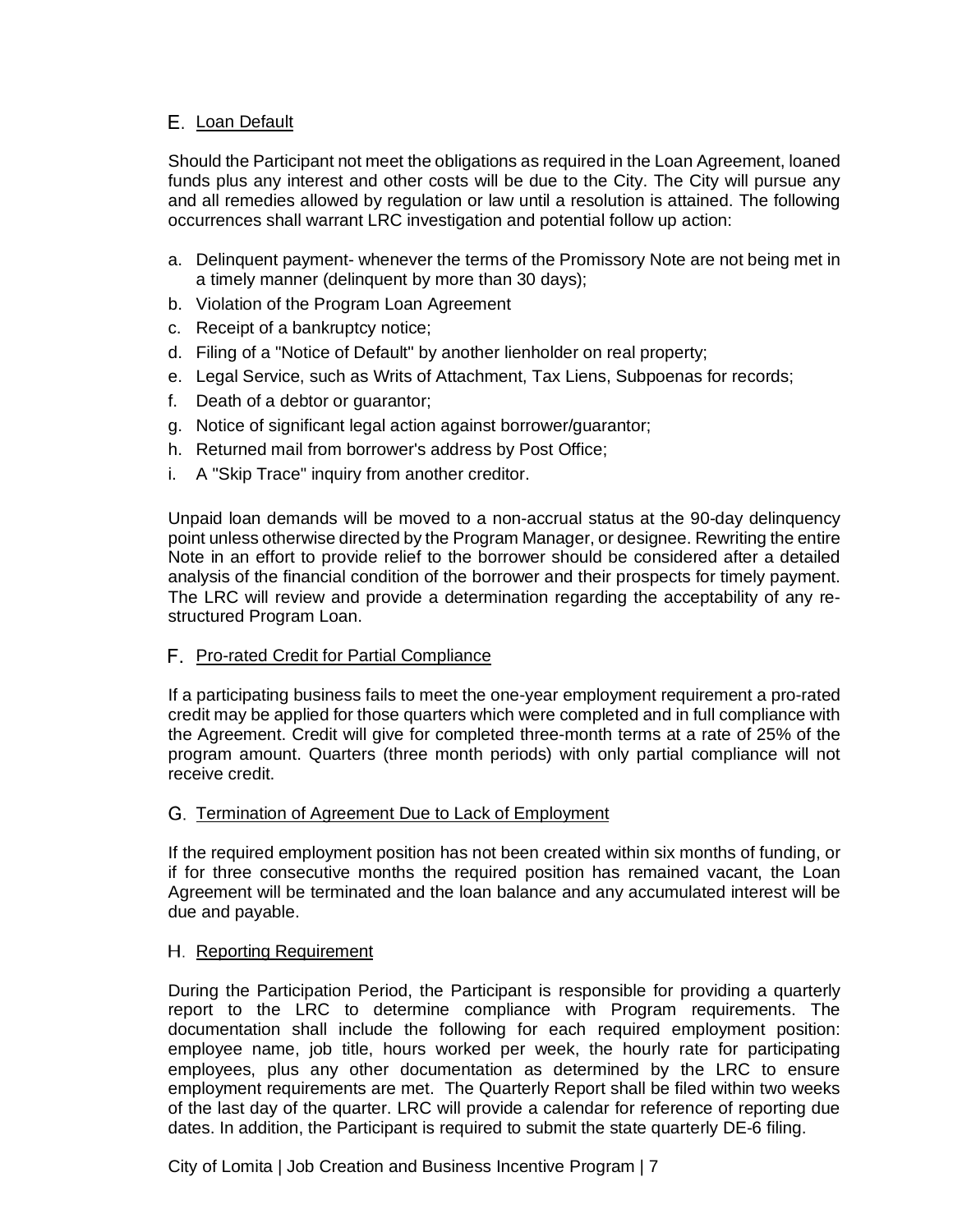# **V. APPLICATION**

## A. Application

Applications for participation in the Program may be obtained from the City's Community Development Department. Applications will be accepted continuously on a first-come firstserved basis. An appointment is required with Program Staff to submit the application.

All of the following documentation must be submitted at time of application:

- a. Completed Application Form
- b. Internal Revenue Service Tax Return Verification Form
- c. Copy of Applicant(s) valid government-issued photo identification
- d. Listing of available collateral, including any to be purchased with loan proceeds
- e. Month-to-month projections covering any interim period until year end plus one full fiscal year including the assumptions that the projections were based upon
- f. Resume for each business owner/manager
- g. Current personal financial statement for each business owner
- h. Previous and Current business data and history
- i. Complete Business Plan
- j. Proof of Fictitious Business Filing
- k. Articles of Incorporation, or, Partnership Agreement, Limited Liability Company
- l. Articles of Organization
- m. Fiscal year end business financial statements for prior three years (if available)
- n. Interim business financial statement within 60 days of application date
- o. Business federal tax returns for the prior three years to include all supporting schedules and statements (if available)
- p. Copy of current/proposed lease on business premises (including assessor's parcel number) indicating a minimum lease agreement term of five (5) years; or in the case of an agreement with term set to end within the subsequent year, written commitment to extend said agreement
- q. Personal federal tax returns for the prior three years to include all supporting schedules and statements, for each business owner

Participant may be required to submit additional documentation, as requested by LRC, in instances where additional application clarification is required.

Financial information provided by Applicants and credit information is not considered public information and is available only to LRC for use in the funding determination process.

Application approval is subject to funding availability. Staff's eligibility determination is not a commitment of funds. Funds shall only be committed upon the approval by the City Council, full execution of the Loan Agreement, signing of the promissory note, and the recordation of the Deed of Trust, if real property is used as collateral. Disbursement of Program funds where real property is not used as collateral is subject to the verification of filing of the UCC-1 for business assets.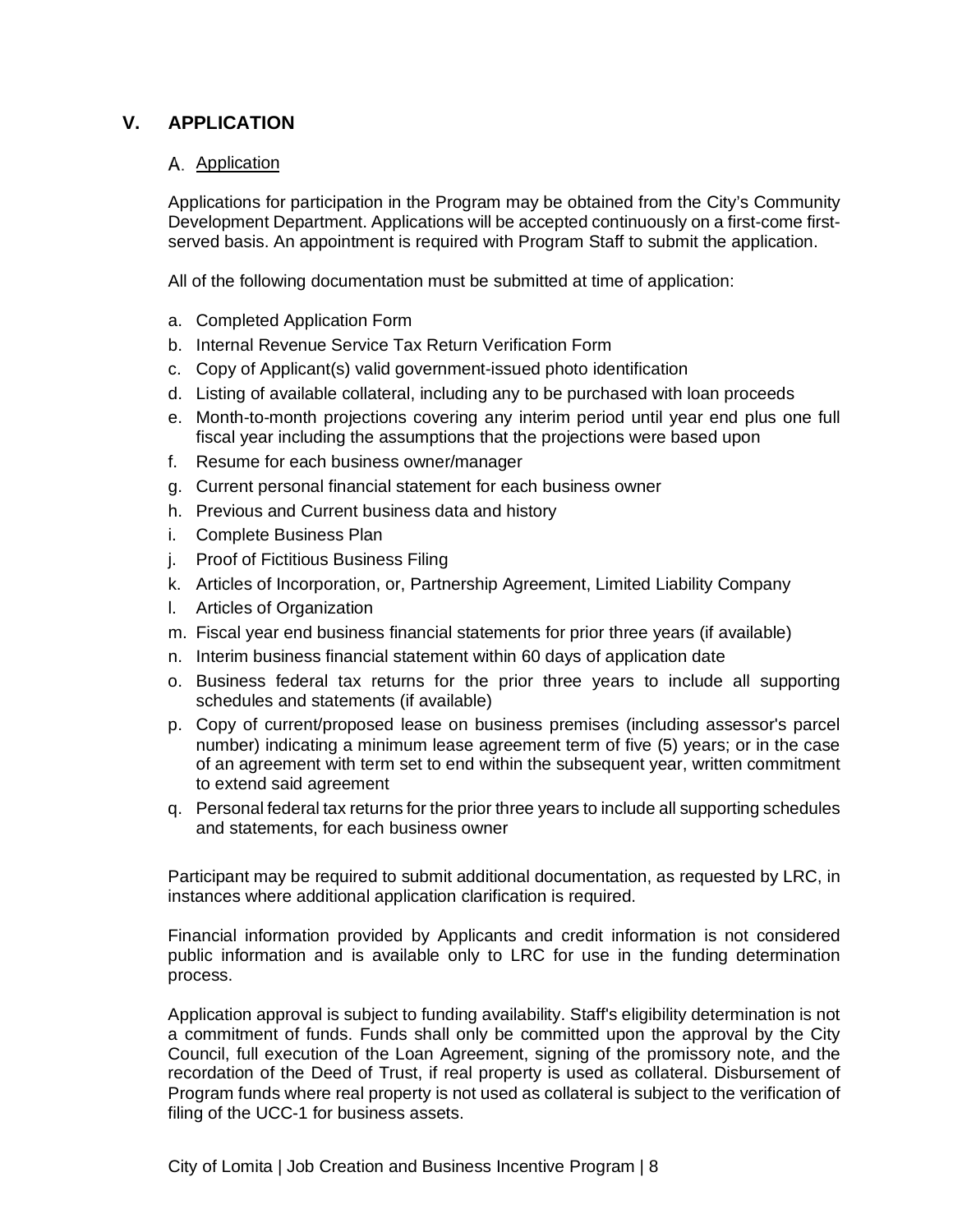## **B.** Application Review Process

- 1. Application Pre-qualification and Evaluation Each application filed will be dated and processed in the order received. Staff will review applications for completeness and verify Applicant eligibility. Staff will advise Applicants of any deficiencies within incomplete applications, and indicate corrective measures required. Staff shall notify all ineligible Applicants of their status by written correspondence.
- 2. Applicant Evaluation and Staff Review Upon completion of an application review, and prior to consideration by the LRC, Staff shall schedule an appointment with each qualified Applicant to review program requirements, hiring goals, loan security requirements, procurement requirements, loan conditions, and reporting and documentation requirements. Based on the Applicant's concurrence with Program requirements, Staff shall prepare an LRC Funding Request Summary that will summarize critical Applicant, business, and program information.
- 3. LRC Review The LRC shall convene and provide a determination regarding the eligibility of the Applicant. The LRC shall present applications to the City Council for evaluation.
- 4. City Council City Council shall determine the amount of funds to be conditionally awarded to the project, and any other conditions of approval or denial. Any determination of the City Council decision is final.
- 5. Award Disbursement Participants will receive awarded loan funds in the form of reimbursement check(s) from the City within 30 days of receipt of invoices or quotes for approved project expenditures. Other award disbursement arrangements can be made subject to approval by the LRC.

# **VI. Loan Analysis and Review**

## A. Application Criteria

Loan applications will be analyzed based upon the following criteria, specified by the U.S. Department of Housing and Urban Development, Office of Community Planning and Development, and the Small Business Administration:

- a. Ability to Pay- Ability to repay in case of default or termination of business.
- b. Balance Sheet Analysis Balance sheet must be sound before any loan is approved.
- c. Earnings History Historical earnings and cash flow records, from verifiable sources as determined by the LRC, to ensure sufficient likelihood of repayment of the requested credit amount, and to provide the owner(s) with a reasonable level of personal income to satisfy personal obligations. Typically, a borrower will have been profitable during the most recently completed year and will maintain a minimum cash flow coverage ratio of 1:1 (defined as earnings before debt service, interest and taxes divided by debt service), with sufficient collateral. The ratio would be 2:1 without collateral. If partial collateral is pledged, the ratio may be prorated downward as deemed reasonable by the LRC.
- d. Collateral- Collateral, when available in any form, may be requested by the LRC. Collateral will be pledged commensurate with the amount of requested credit, as well as a security interest in newly purchased assets, or those purchased with loan funds. If the project cannot repay the loan from cash flow, the City will collect payment by liquidating the asset and satisfying the specific lien securing the property. A letter of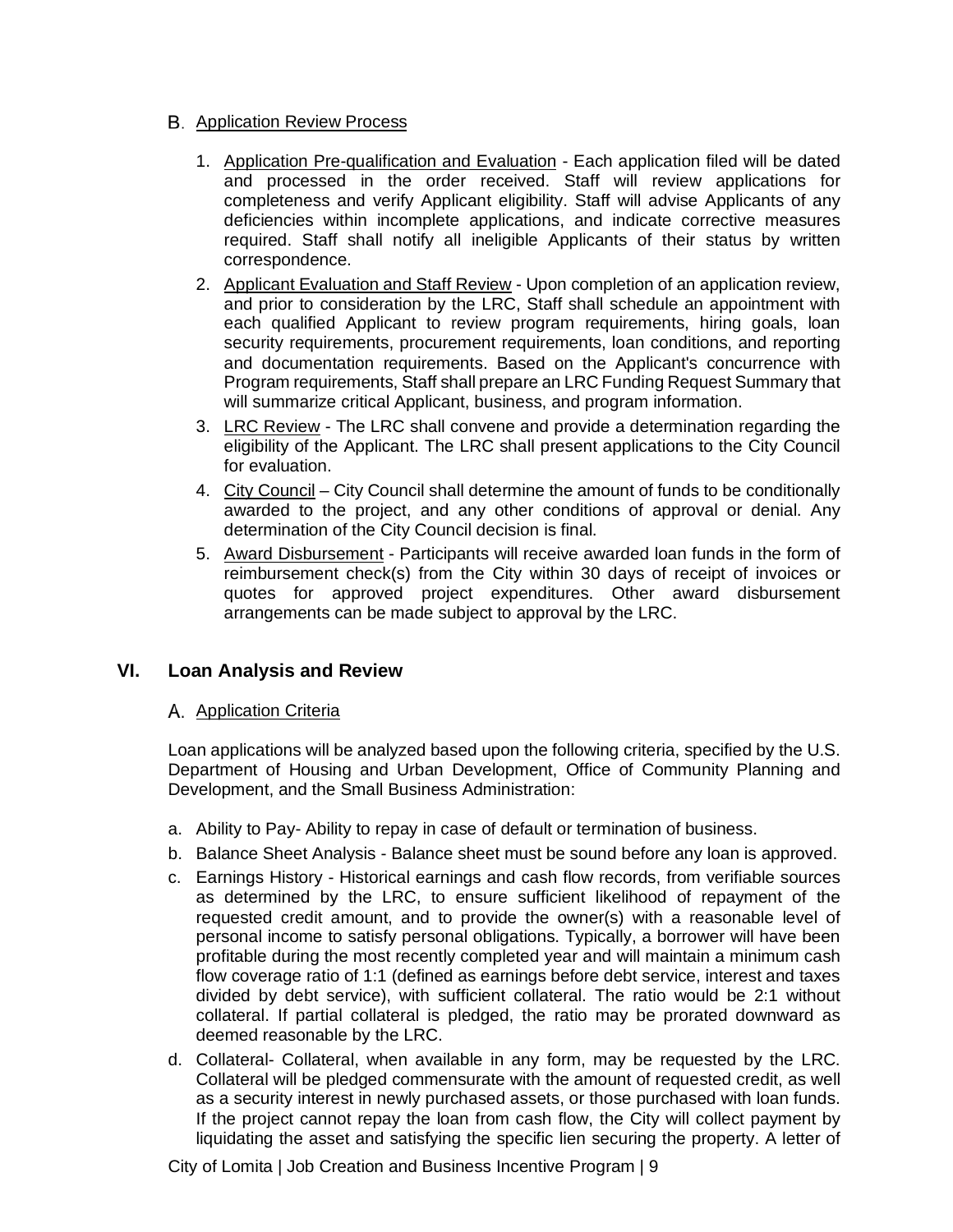credit or bond may be accepted in lieu of collateral. All collateral taken as security for any credit extended must be insured appropriately as determined by the LRC. Evidence of that coverage must be provided as appropriate for the collateral insured. The lapse of any insurance constitutes a default on the Loan Agreement, and must be remedied immediately by the Participant. Additionally, in instances where real estate is utilized as security, a PIRT of short form title policy shall be required.

- e. Commitment Personal and corporate guarantees may be required. The borrower should sign personally for the loan, and should be prepared to take out a minimum salary until the business is established.
- f. Management experience The management team must have experience in all areas of running the business: sales, finance, operations, personnel, etc. The management team includes the principals, directors, senior management and consultants. The management team should have direct experience in these areas or have comparable business skills which can be transferred.
- g. Business Plan The business plan will help identify worthy ventures. For new businesses, the monthly cash flow statement for the first year is especially critical.
- h. Character The owners and management should have favorable credit histories, a reputation for treating customers fairly, no bankruptcy in the past five years, and a clean criminal record. Good character will be determined by credit reports, payment history with verified vendors, personal interviews, or other means as deemed necessary by Staff.
- i. Niche It is difficult for a small firm to compete with much larger companies on price. The entrepreneur must be committed to customer service; or the business must serve a market niche or offer a unique product or service.

All of the above criteria are important, and the absence of any one may be sufficient cause for the LRC to recommend denial of the loan request.

### B. Undesirable Conditions

Utilizing the guidelines developed by the Small Business Administration and the Department of Housing and Urban Development, the following are undesirable conditions in the absence of mitigating circumstances, as deemed acceptable by the LRC:

- a. Applications for funding that would substantially reduce the amount of nonfederal support for the activity available in other recognized, reasonable loan programs available in the target areas
- b. Requests for credit to repay existing creditors
- c. Funds used to repay debt to Applicant owner(s), partners, or stockholders
- d. Requests for funding for businesses which do not meet the criteria specified in Section VIII A through C
- e. Non-profit organizations, as designated by Charter/Bylaws, unless designated as approved Community Based Development Organizations (CBDO)
- f. Lack of profitable operations, as demonstrated by sources acceptable to the LRC
- g. Loans to restricted membership or discriminatory groups/organizations
- h. Loans to uses with complete access restrictions based on age, gender, or handicap
- i. Lack of sufficient equity, or highly leveraged situations as determined by the LRC
- j. Personal or business bankruptcy or prior business failure without sufficient documented information that details mitigating circumstances which are acceptable to the LRC